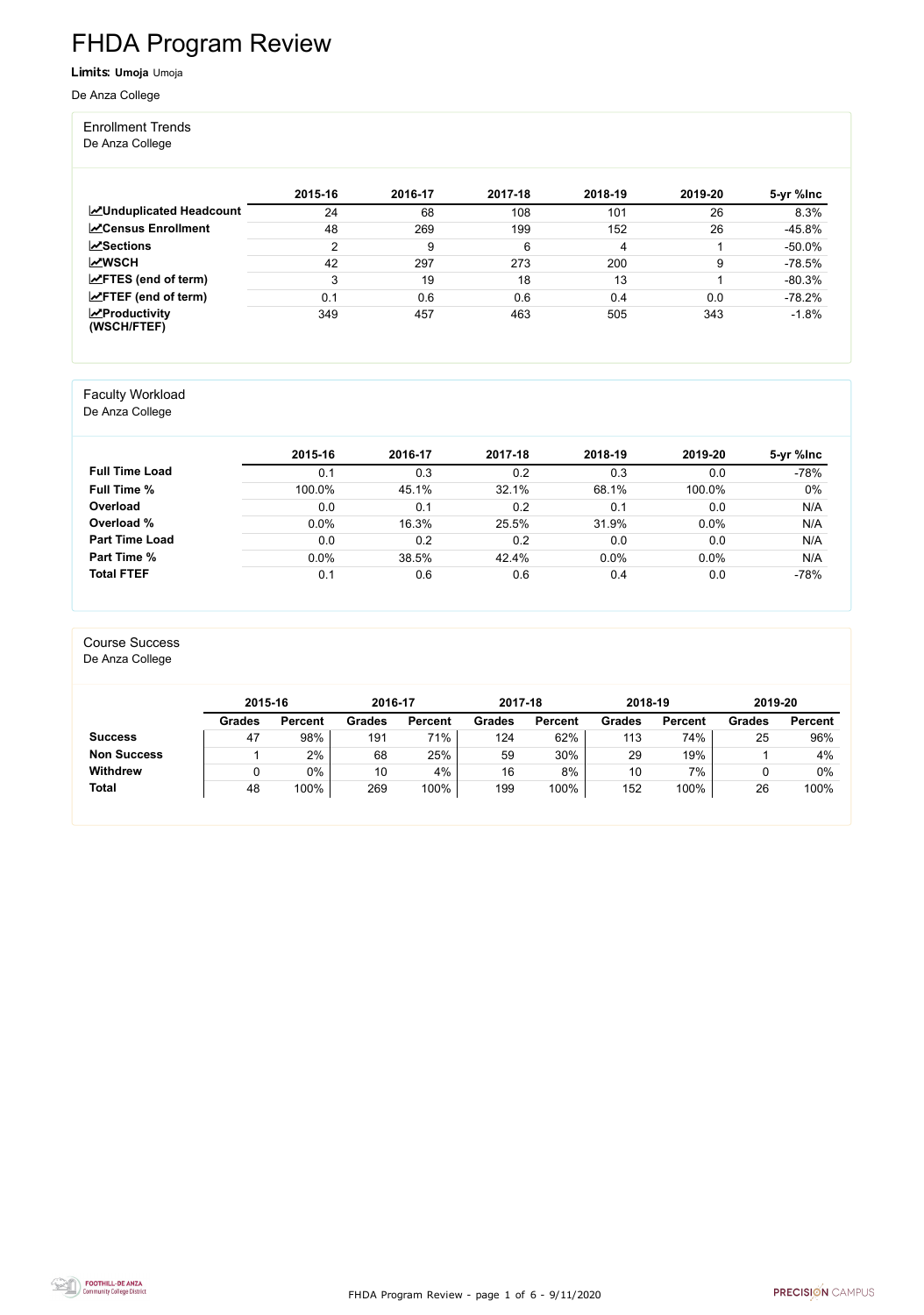FHDA Program Review - page 2 of 6 - 9/11/2020



### Course Success for African American, Latinx, and Filipinx Students

#### Course Success for Asian, Native American, Pacific Islander, White, and Decline to State Students

| 2015-16        |               | 2016-17        |               | 2017-18        |               | 2018-19        | 2019-20       |                |
|----------------|---------------|----------------|---------------|----------------|---------------|----------------|---------------|----------------|
| <b>Percent</b> | <b>Grades</b> | <b>Percent</b> | <b>Grades</b> | <b>Percent</b> | <b>Grades</b> | <b>Percent</b> | <b>Grades</b> | <b>Percent</b> |
| 98%            | 181           | 72%            | 89            | 57%            | 83            | 72%            | 23            | 96%            |
| 2%             | 61            | 24%            | 52            | 34%            | 22            | 19%            |               | 4%             |
| 0%             | 9             | 4%             | 14            | 9%             | 10            | 9%             |               | $0\%$          |
| 100%           | 251           | 100%           | 155           | 100%           | 115           | 100%           | 24            | 100%           |
|                |               |                |               |                |               |                |               |                |

|                    | 2015-16       |                | 2016-17       |                | 2017-18       |                | 2018-19       |                | 2019-20       |                |
|--------------------|---------------|----------------|---------------|----------------|---------------|----------------|---------------|----------------|---------------|----------------|
|                    | <b>Grades</b> | <b>Percent</b> | <b>Grades</b> | <b>Percent</b> | <b>Grades</b> | <b>Percent</b> | <b>Grades</b> | <b>Percent</b> | <b>Grades</b> | <b>Percent</b> |
| <b>Success</b>     |               | N/A            | 10            | 56%            | 35            | 80%            | 30            | 81%            |               | 100%           |
| <b>Non Success</b> |               | N/A            |               | 39%            |               | 16%            |               | 19%            |               | $0\%$          |
| <b>Withdrew</b>    |               | N/A            |               | 6%             |               | 5%             |               | 0%             |               | 0%             |
| <b>Total</b>       |               | 100%           | 18            | 100%           | 44            | 100%           | 37            | 100%           |               | 100%           |
|                    |               |                |               |                |               |                |               |                |               |                |

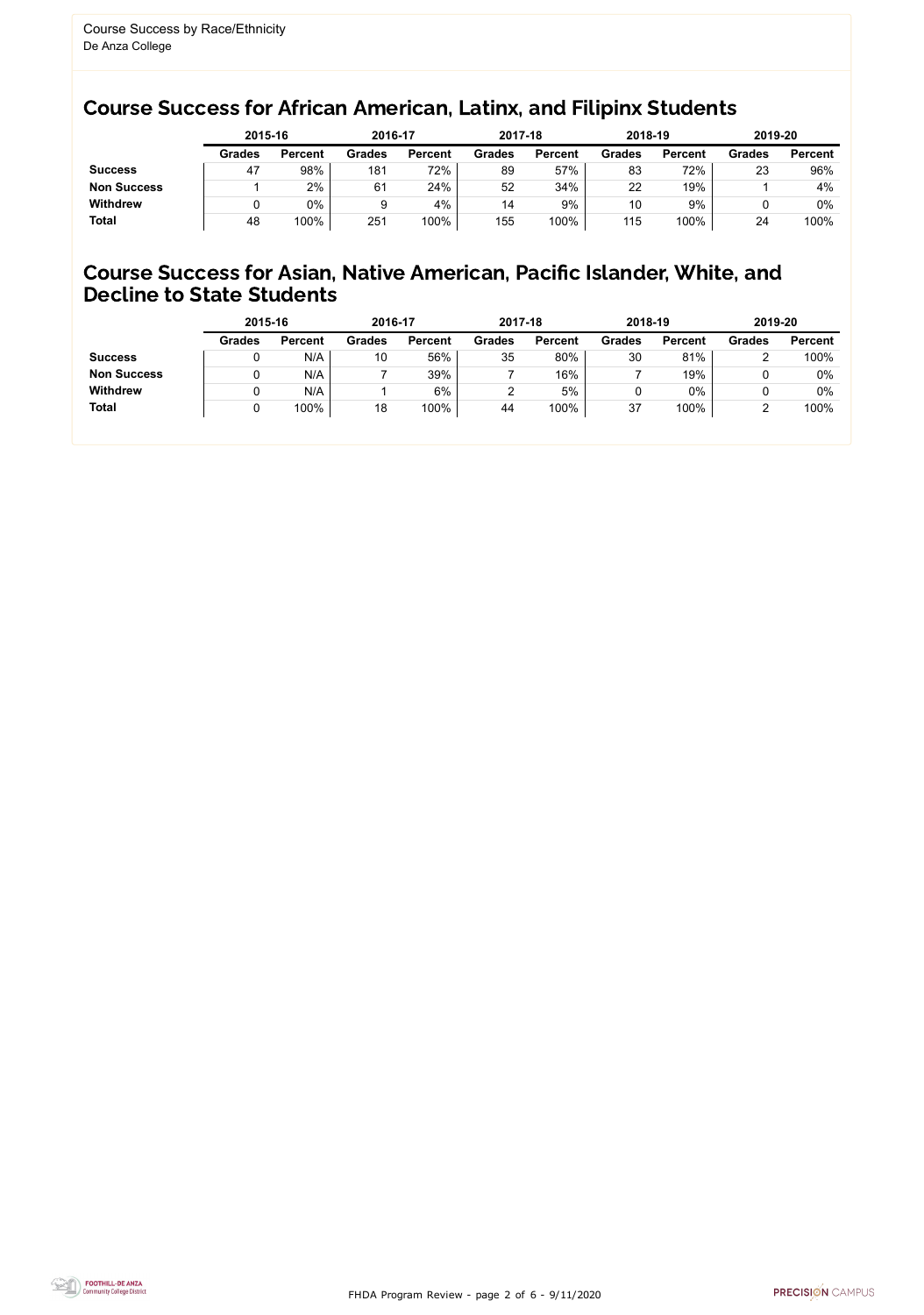FHDA Program Review - page 3 of 6 - 9/11/2020



Some courses may continue to be listed but no longer have data due to renumbering or because the course was not offered in the past five years.



### by Gender

|                     |     | 2015-16        |     | 2016-17        |     | 2017-18        |     | 2018-19        | 2019-20 |                |
|---------------------|-----|----------------|-----|----------------|-----|----------------|-----|----------------|---------|----------------|
|                     | Enr | <b>Percent</b> | Enr | <b>Percent</b> | Enr | <b>Percent</b> | Enr | <b>Percent</b> | Enr     | <b>Percent</b> |
| Female              | 32  | 67%            | 204 | 76%            | 145 | 73%            | 96  | 63%            |         | 23%            |
| <b>Male</b>         | 16  | 33%            | 65  | 24%            | 53  | 27%            | 56  | 37%            | 20      | 77%            |
| <b>Not Reported</b> |     | $0\%$          |     | 0%             |     | $1\%$          |     | 0%             |         | $0\%$          |
| <b>Total</b>        | 48  | 100%           | 269 | 100%           | 199 | 100%           | 152 | 100%           | 26      | 100%           |

## by Ethnicity

|                         | 2015-16 |                |                | 2016-17        |     | 2017-18        |     | 2018-19        | 2019-20 |                |
|-------------------------|---------|----------------|----------------|----------------|-----|----------------|-----|----------------|---------|----------------|
|                         | Enr     | <b>Percent</b> | Enr            | <b>Percent</b> | Enr | <b>Percent</b> | Enr | <b>Percent</b> | Enr     | <b>Percent</b> |
| <b>African American</b> | 6       | 13%            | 191            | 71%            | 89  | 45%            | 54  | 36%            | 5       | 19%            |
| Asian                   |         | $0\%$          | 8              | 3%             | 18  | 9%             | 21  | 14%            | າ       | 8%             |
| <b>Filipinx</b>         |         | $0\%$          | $\overline{2}$ | $1\%$          | 10  | 5%             | 2   | 1%             |         | 4%             |
| Latinx                  | 42      | 88%            | 58             | 22%            | 56  | 28%            | 59  | 39%            | 18      | 69%            |
| <b>Pacific Islander</b> | 0       | $0\%$          | 8              | 3%             |     | 4%             | 4   | 3%             |         | $0\%$          |
| White                   | 0       | $0\%$          | $\overline{2}$ | $1\%$          | 17  | 9%             | 10  | 7%             |         | $0\%$          |
| <b>Decline to State</b> | 0       | $0\%$          | 0              | $0\%$          | 2   | $1\%$          | 2   | 1%             |         | $0\%$          |
| <b>Total</b>            | 48      | 100%           | 269            | 100%           | 199 | 100%           | 152 | 100%           | 26      | 100%           |

## by Age

|              | 2015-16 |                |     | 2016-17        |     | 2017-18        |     | 2018-19        | 2019-20 |                |
|--------------|---------|----------------|-----|----------------|-----|----------------|-----|----------------|---------|----------------|
|              | Enr     | <b>Percent</b> | Enr | <b>Percent</b> | Enr | <b>Percent</b> | Enr | <b>Percent</b> | Enr     | <b>Percent</b> |
| 19 or less   | 46      | 96%            | 146 | 54%            | 91  | 46%            | 91  | 60%            | 13      | 50%            |
| $20 - 24$    |         | 4%             | 109 | 41%            | 100 | 50%            | 52  | 34%            |         | 42%            |
| 25-39        |         | 0%             | 11  | 4%             | 5   | 3%             |     | 6%             |         | 8%             |
| $40 +$       |         | 0%             | ◠   | $1\%$          | 3   | 2%             |     | $0\%$          |         | 0%             |
| <b>Total</b> | 48      | 100%           | 269 | 100%           | 199 | 100%           | 152 | 100%           | 26      | 100%           |

### by Education Level

|                           | 2015-16 |                | 2016-17 |                |     | 2017-18        |     | 2018-19        | 2019-20 |                |
|---------------------------|---------|----------------|---------|----------------|-----|----------------|-----|----------------|---------|----------------|
|                           | Enr     | <b>Percent</b> | Enr     | <b>Percent</b> | Enr | <b>Percent</b> | Enr | <b>Percent</b> | Enr     | <b>Percent</b> |
| <b>Bachelor or higher</b> | U       | 0%             |         | $0\%$          |     | $1\%$          |     | $1\%$          |         | $0\%$          |
| <b>Associate</b>          |         | 0%             |         | $0\%$          |     | $0\%$          |     | 1%             |         | $0\%$          |
| <b>HS/Equivalent</b>      | 46      | 96%            | 266     | 99%            | 192 | 96%            | 147 | 97%            | 26      | 100%           |
| <b>All Other</b>          | 2       | 4%             | 3       | $1\%$          | 6   | 3%             |     | 2%             |         | 0%             |
| <b>Total</b>              | 48      | 100%           | 269     | 100%           | 199 | 100%           | 152 | 100%           | 26      | 100%           |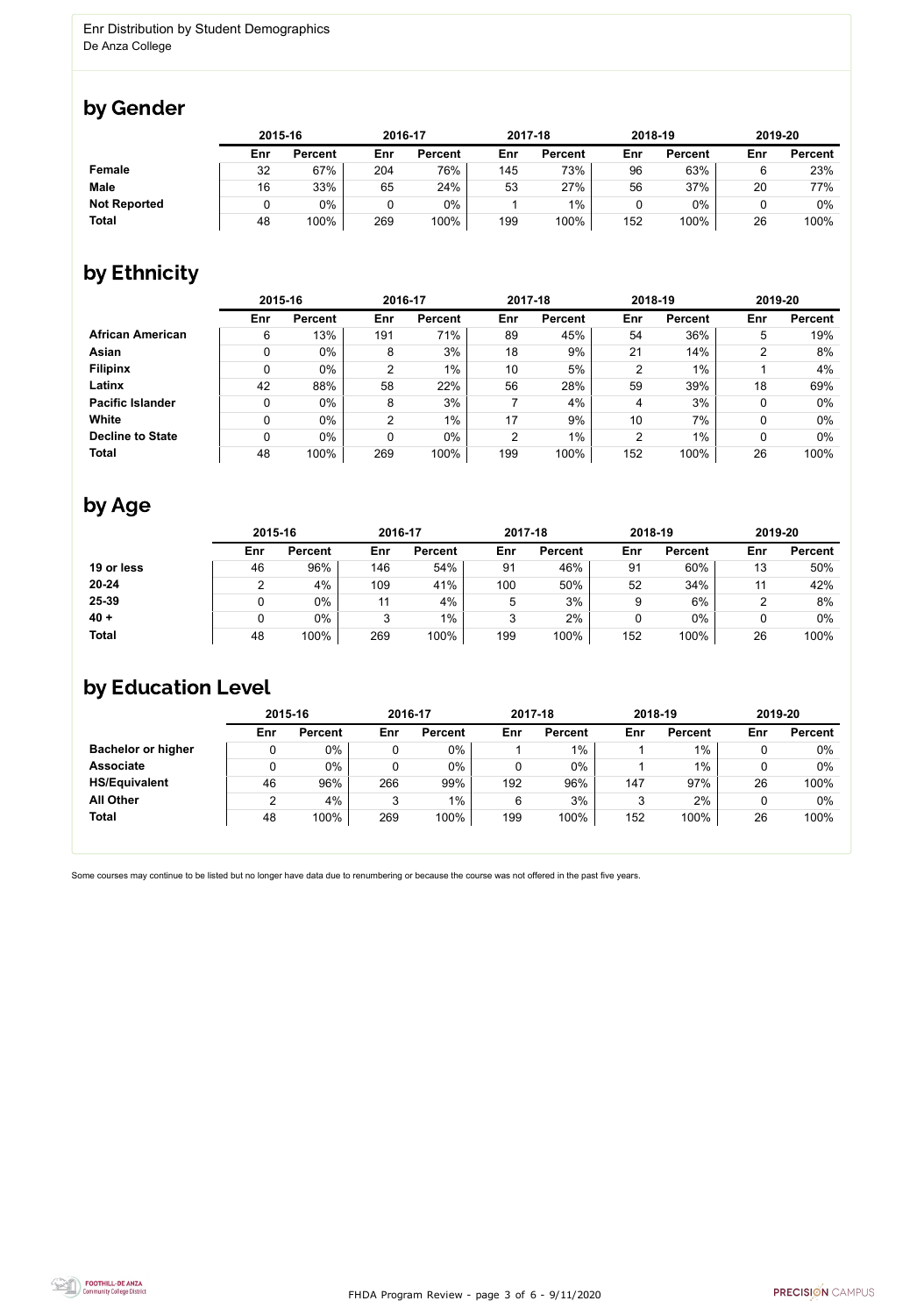FHDA Program Review - page 4 of 6 - 9/11/2020



#### Success Rates by Gender De Anza College

|                     | 2019-20        |                |                    |                |                 |                |               |                |  |  |  |  |  |
|---------------------|----------------|----------------|--------------------|----------------|-----------------|----------------|---------------|----------------|--|--|--|--|--|
|                     | <b>Success</b> |                | <b>Non Success</b> |                | <b>Withdrew</b> |                | <b>Total</b>  |                |  |  |  |  |  |
|                     | <b>Grades</b>  | <b>Percent</b> | <b>Grades</b>      | <b>Percent</b> | <b>Grades</b>   | <b>Percent</b> | <b>Grades</b> | <b>Percent</b> |  |  |  |  |  |
| Female              | 6              | 100%           |                    | 0%             |                 | $0\%$          |               | 100%           |  |  |  |  |  |
| <b>Male</b>         | 19             | 95%            |                    | 5%             |                 | $0\%$          | 20            | 100%           |  |  |  |  |  |
| <b>Not Reported</b> |                | N/A            |                    | N/A            |                 | N/A            |               | 100%           |  |  |  |  |  |
| All                 | 25             | 96%            |                    | 4%             |                 | $0\%$          | 26            | 100%           |  |  |  |  |  |

|                     |                | 2018-19        |                    |                |                 |                |               |                |  |  |  |  |  |  |
|---------------------|----------------|----------------|--------------------|----------------|-----------------|----------------|---------------|----------------|--|--|--|--|--|--|
|                     | <b>Success</b> |                | <b>Non Success</b> |                | <b>Withdrew</b> |                | <b>Total</b>  |                |  |  |  |  |  |  |
|                     | <b>Grades</b>  | <b>Percent</b> | <b>Grades</b>      | <b>Percent</b> | <b>Grades</b>   | <b>Percent</b> | <b>Grades</b> | <b>Percent</b> |  |  |  |  |  |  |
| <b>Female</b>       | 75             | 78%            | 15                 | 16%            | 6               | 6%             | 96            | 100%           |  |  |  |  |  |  |
| <b>Male</b>         | 38             | 68%            | 14                 | 25%            | 4               | 7%             | 56            | 100%           |  |  |  |  |  |  |
| <b>Not Reported</b> | 0              | N/A            |                    | N/A            |                 | N/A            |               | 100%           |  |  |  |  |  |  |
| All                 | 113            | 74%            | 29                 | 19%            | 10              | 7%             | 152           | 100%           |  |  |  |  |  |  |

|                     |                | 2017-18        |                    |                |               |                 |               |                |  |  |  |  |  |  |
|---------------------|----------------|----------------|--------------------|----------------|---------------|-----------------|---------------|----------------|--|--|--|--|--|--|
|                     | <b>Success</b> |                | <b>Non Success</b> |                |               | <b>Withdrew</b> |               | <b>Total</b>   |  |  |  |  |  |  |
|                     | <b>Grades</b>  | <b>Percent</b> | <b>Grades</b>      | <b>Percent</b> | <b>Grades</b> | <b>Percent</b>  | <b>Grades</b> | <b>Percent</b> |  |  |  |  |  |  |
| Female              | 91             | 63%            | 43                 | 30%            | 11            | 8%              | 145           | 100%           |  |  |  |  |  |  |
| <b>Male</b>         | 32             | 60%            | 16                 | 30%            | ხ             | 9%              | 53            | 100%           |  |  |  |  |  |  |
| <b>Not Reported</b> |                | 100%           |                    | $0\%$          |               | $0\%$           |               | 100%           |  |  |  |  |  |  |
| All                 | 124            | 62%            | 59                 | 30%            | 16            | 8%              | 199           | 100%           |  |  |  |  |  |  |

|                     |               | 2016-17                                                 |               |                |               |                |               |                |  |  |  |
|---------------------|---------------|---------------------------------------------------------|---------------|----------------|---------------|----------------|---------------|----------------|--|--|--|
|                     |               | <b>Withdrew</b><br><b>Non Success</b><br><b>Success</b> |               |                |               |                |               |                |  |  |  |
|                     | <b>Grades</b> | <b>Percent</b>                                          | <b>Grades</b> | <b>Percent</b> | <b>Grades</b> | <b>Percent</b> | <b>Grades</b> | <b>Percent</b> |  |  |  |
| <b>Female</b>       | 149           | 73%                                                     | 49            | 24%            | 6             | 3%             | 204           | 100%           |  |  |  |
| <b>Male</b>         | 42            | 65%                                                     | 19            | 29%            | 4             | 6%             | 65            | 100%           |  |  |  |
| <b>Not Reported</b> | 0             | N/A                                                     |               | N/A            | 0             | N/A            |               | 100%           |  |  |  |
| <b>All</b>          | 191           | 71%                                                     | 68            | 25%            | 10            | 4%             | 269           | 100%           |  |  |  |

|                     | 2015-16        |                |                    |                |               |                |               |                |  |
|---------------------|----------------|----------------|--------------------|----------------|---------------|----------------|---------------|----------------|--|
|                     | <b>Success</b> |                | <b>Non Success</b> |                | Withdrew      |                | <b>Total</b>  |                |  |
|                     | <b>Grades</b>  | <b>Percent</b> | <b>Grades</b>      | <b>Percent</b> | <b>Grades</b> | <b>Percent</b> | <b>Grades</b> | <b>Percent</b> |  |
| <b>Female</b>       | 32             | 100%           |                    | 0%             |               | $0\%$          | 32            | 100%           |  |
| <b>Male</b>         | 15             | 94%            |                    | 6%             | 0             | $0\%$          | 16            | 100%           |  |
| <b>Not Reported</b> |                | N/A            | 0                  | N/A            |               | N/A            |               | 100%           |  |
| All                 | 47             | 98%            |                    | 2%             |               | 0%             | 48            | 100%           |  |

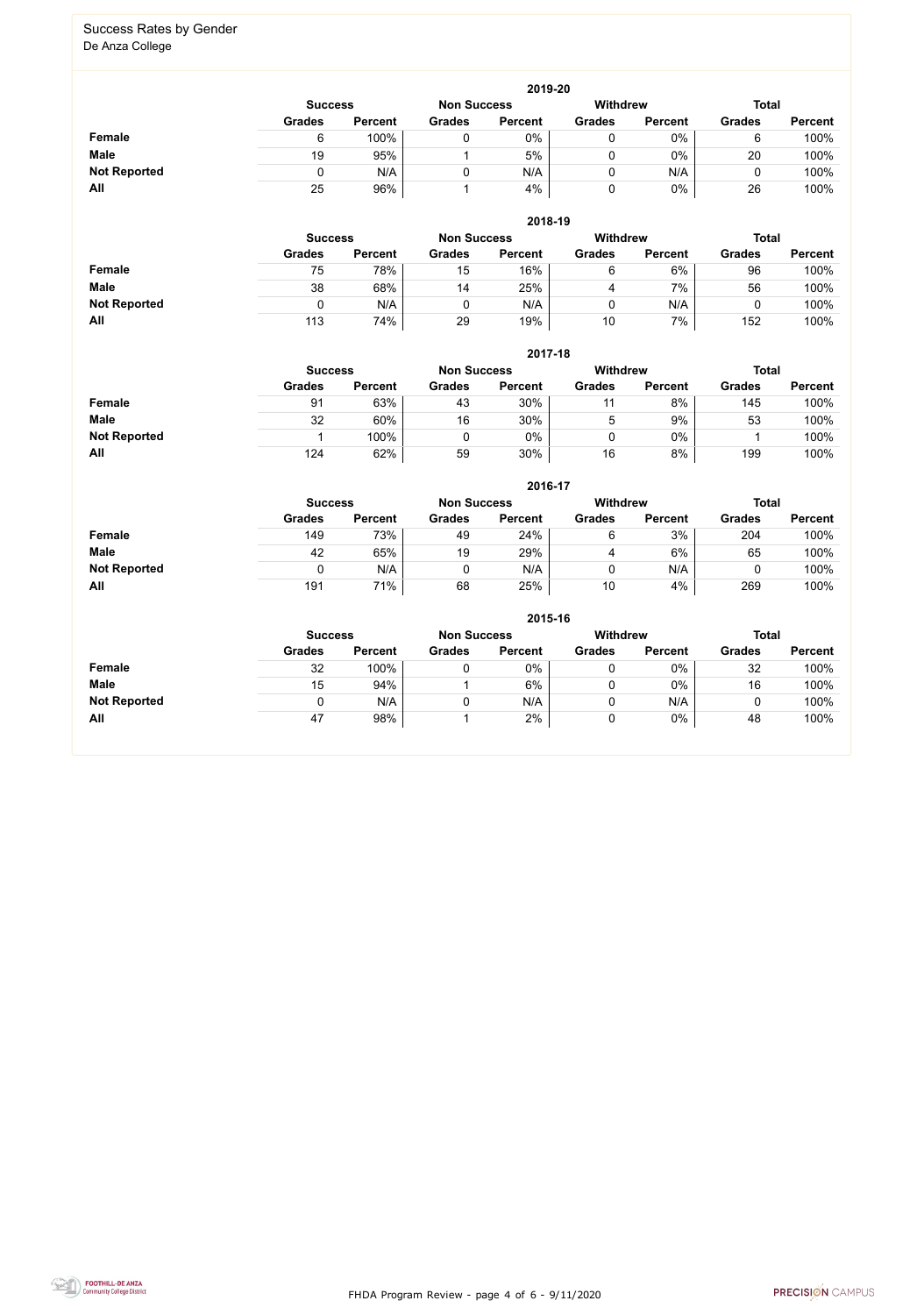FHDA Program Review - page 5 of 6 - 9/11/2020



## Success Rates by Age

De Anza College

|            |                |                    |               | 2019-20         |               |                |               |                |
|------------|----------------|--------------------|---------------|-----------------|---------------|----------------|---------------|----------------|
|            | <b>Success</b> | <b>Non Success</b> |               | <b>Withdrew</b> |               | <b>Total</b>   |               |                |
|            | <b>Grades</b>  | <b>Percent</b>     | <b>Grades</b> | <b>Percent</b>  | <b>Grades</b> | <b>Percent</b> | <b>Grades</b> | <b>Percent</b> |
| 19 or less | 13             | 100%               | 0             | 0%              | 0             | $0\%$          | 13            | 100%           |
| $20 - 24$  | 10             | 91%                |               | 9%              | 0             | $0\%$          | 11            | 100%           |
| 25-39      |                | 100%               | 0             | $0\%$           | 0             | $0\%$          | ົ             | 100%           |
| $40 +$     |                | N/A                | 0             | N/A             | 0             | N/A            | ν             | 100%           |
| All        | 25             | 96%                |               | 4%              | 0             | $0\%$          | 26            | 100%           |

|            |                |                    |               | 2018-19         |               |                |               |                |
|------------|----------------|--------------------|---------------|-----------------|---------------|----------------|---------------|----------------|
|            | <b>Success</b> | <b>Non Success</b> |               | <b>Withdrew</b> |               | <b>Total</b>   |               |                |
|            | <b>Grades</b>  | <b>Percent</b>     | <b>Grades</b> | <b>Percent</b>  | <b>Grades</b> | <b>Percent</b> | <b>Grades</b> | <b>Percent</b> |
| 19 or less | 68             | 75%                | 19            | 21%             | 4             | 4%             | 91            | 100%           |
| $20 - 24$  | 39             | 75%                | 10            | 19%             | っ<br>J        | 6%             | 52            | 100%           |
| 25-39      | 6              | 67%                |               | $0\%$           | ົ<br>J        | 33%            | 9             | 100%           |
| $40 +$     | 0              | N/A                |               | N/A             | 0             | N/A            |               | 100%           |
| All        | 113            | 74%                | 29            | 19%             | 10            | 7%             | 152           | 100%           |

|            |                                                         |                |               | 2017-18        |               |                |               |                |
|------------|---------------------------------------------------------|----------------|---------------|----------------|---------------|----------------|---------------|----------------|
|            | <b>Withdrew</b><br><b>Non Success</b><br><b>Success</b> |                |               |                |               |                |               | <b>Total</b>   |
|            | <b>Grades</b>                                           | <b>Percent</b> | <b>Grades</b> | <b>Percent</b> | <b>Grades</b> | <b>Percent</b> | <b>Grades</b> | <b>Percent</b> |
| 19 or less | 57                                                      | 63%            | 29            | 32%            | 5             | 5%             | 91            | 100%           |
| 20-24      | 61                                                      | 61%            | 29            | 29%            | 10            | 10%            | 100           | 100%           |
| 25-39      | 4                                                       | 80%            | $\mathbf{0}$  | 0%             |               | 20%            | 5             | 100%           |
| $40 +$     | 2                                                       | 67%            |               | 33%            |               | $0\%$          | 3             | 100%           |
| All        | 124                                                     | 62%            | 59            | 30%            | 16            | 8%             | 199           | 100%           |

|            |                                      |                |               | 2016-17        |               |                |               |                |
|------------|--------------------------------------|----------------|---------------|----------------|---------------|----------------|---------------|----------------|
|            | <b>Non Success</b><br><b>Success</b> |                |               |                | Withdrew      |                | <b>Total</b>  |                |
|            | <b>Grades</b>                        | <b>Percent</b> | <b>Grades</b> | <b>Percent</b> | <b>Grades</b> | <b>Percent</b> | <b>Grades</b> | <b>Percent</b> |
| 19 or less | 109                                  | 75%            | 33            | 23%            | 4             | 3%             | 146           | 100%           |
| 20-24      | 69                                   | 63%            | 35            | 32%            | 5             | 5%             | 109           | 100%           |
| 25-39      | 11                                   | 100%           |               | $0\%$          | 0             | $0\%$          | 11            | 100%           |
| $40 +$     |                                      | 67%            |               | 0%             |               | 33%            | 3             | 100%           |
| All        | 191                                  | 71%            | 68            | 25%            | 10            | 4%             | 269           | 100%           |

|            |                                      |                |               | 2015-16        |               |                 |               |                |
|------------|--------------------------------------|----------------|---------------|----------------|---------------|-----------------|---------------|----------------|
|            | <b>Non Success</b><br><b>Success</b> |                |               |                |               | <b>Withdrew</b> | <b>Total</b>  |                |
|            | <b>Grades</b>                        | <b>Percent</b> | <b>Grades</b> | <b>Percent</b> | <b>Grades</b> | <b>Percent</b>  | <b>Grades</b> | <b>Percent</b> |
| 19 or less | 45                                   | 98%            |               | 2%             |               | 0%              | 46            | 100%           |
| 20-24      |                                      | 100%           |               | 0%             |               | 0%              | 2             | 100%           |
| 25-39      | 0                                    | N/A            |               | N/A            |               | N/A             |               | 100%           |
| $40 +$     |                                      | N/A            |               | N/A            |               | N/A             |               | 100%           |
| <b>All</b> | 47                                   | 98%            |               | 2%             |               | 0%              | 48            | 100%           |